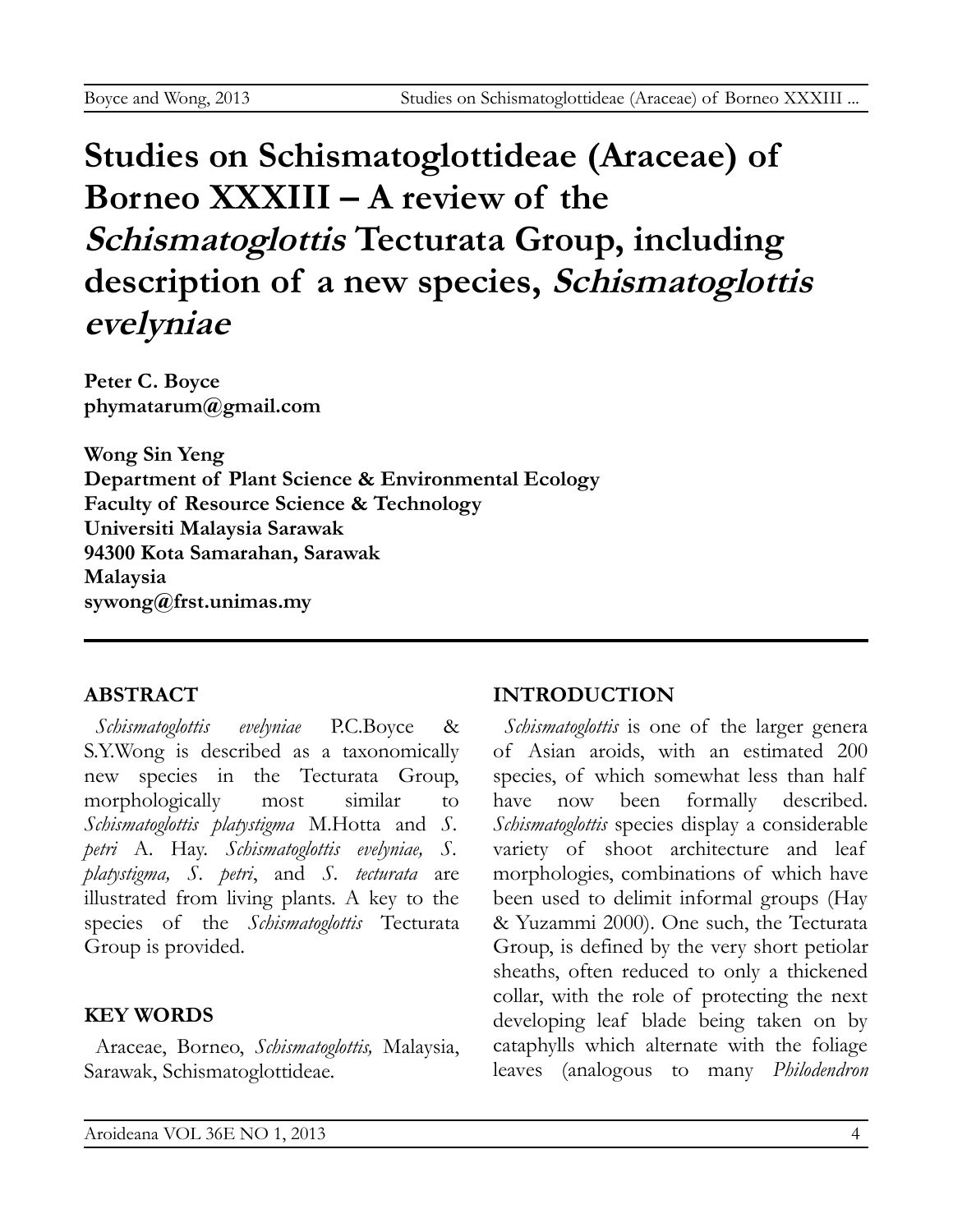species). Until now the Tecturata group has comprised five species (*Schismatoglottis jepomii* P.C.Boyce & S.Y. Wong, *S. petri* A.Hay, *S. platystigma* M.Hotta, *S. pudenda* A.Hay*,* and *S. tecturata* (Schott) Engl.). Of these, only *S. tecturata* and *S. petri* were included in the

Tecturata Group by Hay & Yuzammi (2000) owing to the problem in interpreting the very incomplete herbarium material of *S. pudenda* and *S. platystigma*; *Schismatoglottis jepomii* was only described later (Boyce & Wong 2006).

### KEY TO THE *SCHISMATOGLOTTIS* TECTURATA GROUP

| 1. Spathe limb margins marcescent<br>$\cdot$ 2                                                                                                                                                                                                                                                                                                                                                                                                     |
|----------------------------------------------------------------------------------------------------------------------------------------------------------------------------------------------------------------------------------------------------------------------------------------------------------------------------------------------------------------------------------------------------------------------------------------------------|
| - Spathe limb shedding by deliquescing or degrading into a granular mass $\ldots$ $\ldots$ $\ldots$                                                                                                                                                                                                                                                                                                                                                |
| 2. Leaf blade abaxially glossy with the primary venation impressed; spadix appendix clavate-<br>cylindric, distinctly thicker than staminate zone; anthers with the connective much<br>elevated above the thecae. Brunei. Sandstones S. petri                                                                                                                                                                                                      |
| - Leaf blade abaxially matte (or at least not glossy) with the primary venation not impressed;<br>spadix appendix cylindric, more or less isodiametric with top of staminate zone; anthers<br>with the connective not or hardly elevated. Widespread on Borneo and extending to the<br>Riau Archipelago, A variety of substrates S. tecturata                                                                                                      |
| 3. Leaf blades broadly lanceolate, matte medium to matte olive green, adaxially concolorous,<br>or with the mid-rib paler; mid-rib impressed; lithophytes not associated<br>with watercourse.<br>$\cdot$ 4<br>. The second contract is a second contract of the $\mathcal{A}$                                                                                                                                                                      |
| - Leaf blades narrowly lanceolate, glossy deep green, often spattered paler green and yellow-<br>green; mid-rib conspicuously bluntly raised; obligate rheophytes 5                                                                                                                                                                                                                                                                                |
| 4. Stem ascending and rooting; leaf blades cuneate to narrowly rounded at base; petioles<br>scabrid with broken paler striations; spadix elongate hourglass-shaped, appendix clavate,<br>staminate flower zone narrower than the pistillate zones and the appendix; staminate<br>flowers without an expanded collar; the staminodes of the interstice expanding laterally at<br>the onset of staminate anthesis. NW Borneo. Limestone S. evelyniae |
| Stem condensed, leaf blades shallowly cordate; petioles smooth; spadix conic-cylindric;<br>appendix conic; staminate flower zone stout and wider than the rest of the spadix;<br>staminate with a distinctive expanded collar; staminodes of the interstice not expanding.<br>NE Sarawak, Brunei. Sandstones S. platystigma                                                                                                                        |
| 5. Spadix appendix stoutly clavate; appendix staminodes not well-defined, the apices almost<br>flat and with a suture in the middle; NW Sarawak. Sandstones S. jepomii                                                                                                                                                                                                                                                                             |
| Spadix appendix only slightly expanded; appendix staminodes well-defined, the tops<br>convex and smooth; SW Sarawak. Shales S. pudenda                                                                                                                                                                                                                                                                                                             |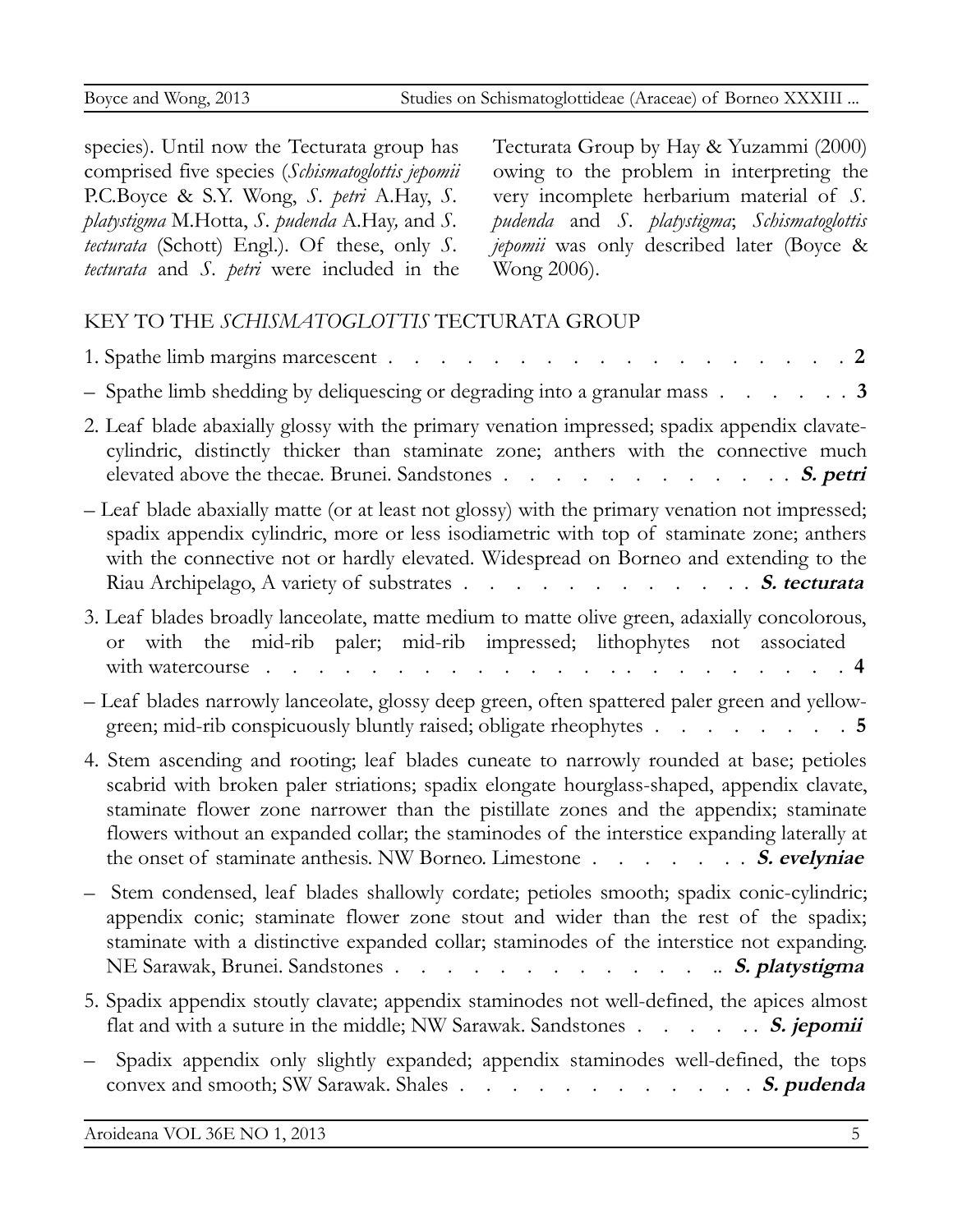**Schismatoglottis evelyniae** P.C.Boyce & S.Y.Wong, **sp. nov**. Type: Malaysian Borneo, Sarawak, Kuching Division, Bau District, Krokong, Kampung Tringgus, Sungai Bong, 01° 15 ′32.2″ N 110° 05′ 37.2″ E, 27 June 2006, *P.C.Boyce, Jeland ak Kisai & Wong Sin Yeng AR-1846* (SAR, holo; alcohol preserved).

# **Diagnosis**

*Schismatoglottis evelyniae* is morphologically most similar to *S. platystigma* M.Hotta, but distinguished by ascending & rooting (not condensed) stem, the cuneate (not shallowly cordate) leaf bases, the scabrid (not smooth) petioles, by the spadix elongate hourglass-shaped (vs conic-cylindric), with the appendix clavate (not conic), and the slender staminate flower zone narrower than the pistillate zones and the appendix (vs stout and wider) with staminate flowers lacking the distinctive expanded collar present in *S. platystigma*, and by the staminodes of the interstice expanding laterally at the onset of staminate anthesis. *Schismatoglottis evelyniae* is also rather similar to *S. petri* in sharing a narrowly rounded to cuneate leaf base and clavate staminate appendix, but is readily distinguished by matte (not glossy) leaf blades, the flat (not extended) anther connective, and by the caducous (not marcescent) spathe limb

# **Description**

Lithophytic herb to 50 cm tall. **Stem** ascending and elongated, rooting as it grows, shoot modules pleionanthic, c. 2 cm

Aroideana VOL 36E NO 1, 2013 6

diam. **Leaves** several together, alternating with stout, somewhat brittle tapering lanceolate scabrid cataphylls to 10 cm long; **petiole** up to 35 cm long, 1.5 cm diam., sheathing only at extreme base, the sheath forming a conspicuous collar, scabrid matte medium green with conspicuous paler broken striations; **leaf blade** somewhat brittle coriaceous, matte pale to medium green adaxially, paler abaxially, elliptic, to 29 cm long  $\times$  10 cm wide, the base cuneate, the tip rather abruptly acuminate for 1.5–2 cm; midrib adaxially impressed, abaxially prominent; primary lateral veins adaxially rather obscure, distinct abaxially, not prominent, ca 15 on each side of midrib, diverging at 45–60°, alternating with lesser interprimary veins and running into a intramarginal vein ca 1.5 mm from the margin; secondary venation adaxially obscure, abaxially very faint, arising from the midrib. **Inflorescence** solitary, subtended by a lanceolate cataphyll and a 2 keeled prophyll both to ca 4 cm long; **peduncle** very short, obscured by cataphylls. **Spathe** ca 9 cm long; lower spathe glossy pale green, squat subcylindric, oblique-based, ca 2 cm long  $\times$  1 cm diam., differentiated from the limb by a slight constriction; **spathe limb** caducous, degrading into a granular mass, gaping and somewhat cucullate at pistillate anthesis, reflexing and falling at staminate anthesis, c. 7 cm long, apically mucronate, white, degrading to dirty greyish. **Spadix** sessile, ca 7 cm long; pistillate flower zone ca 1.2 cm long, obliquely inserted but not adnate to the spathe; **pistils** ovoid, crowded, ca 1.5 mm diam. white; **stigma** sessile, globose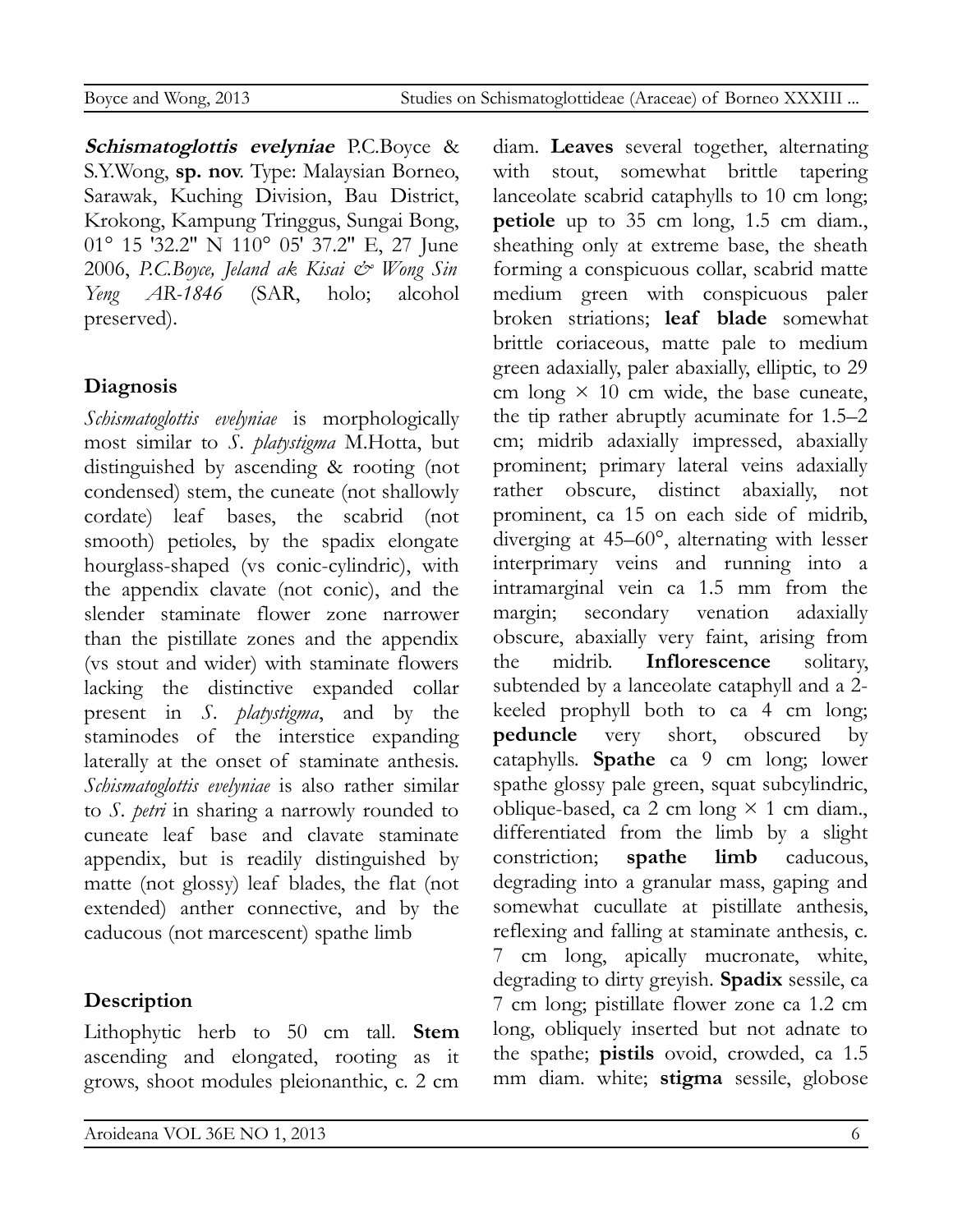



Figure 1 Figure 2



**Figure 1.** *Schismatoglottis evelyniae* P.C.Boyce & S.Y.Wong [Kampung Sadir, Sarawak]. Plants in habitat showing the ascending rooting stem.

**Figure 2.** *Schismatoglottis evelyniae* P.C.Boyce & S.Y.Wong [Kampung Sadir, Sarawak]. Detail of the ascending, rooting stem.

discoid, as wide as the ovary, ca 0.7 mm diam.; interpistillar staminodes absent; **sterile interstice** ca 4 mm long  $\times$  5 mm diam., a few whorls of clavate staminodes ca 1 mm across, these expanding laterally at onset of staminate anthesis, medium yellow; **staminate flower zone** 2 cm long, held partly within the lower spathe chamber, slender and somewhat attenuate, narrower than the pistillate zone and the appendix. ca 3–4 mm diam.; stamens crowded, ivory; anther sessile, connective flat, ca 0.25 mm

across, flat-topped, polygonal; **spadix appendix** clavate, about twice as thick as the male zone, c. 6 mm diam., composed of columnar (lowermost malformed owning to pressure from the spathe limb) impressedtopped, irregularly polygonal (sometimes united), medium yellow staminodes each ca 0.8 mm diam. *Infructescence* with the spathe limb shed and the lower spathe persisting; mature infructescence not observed.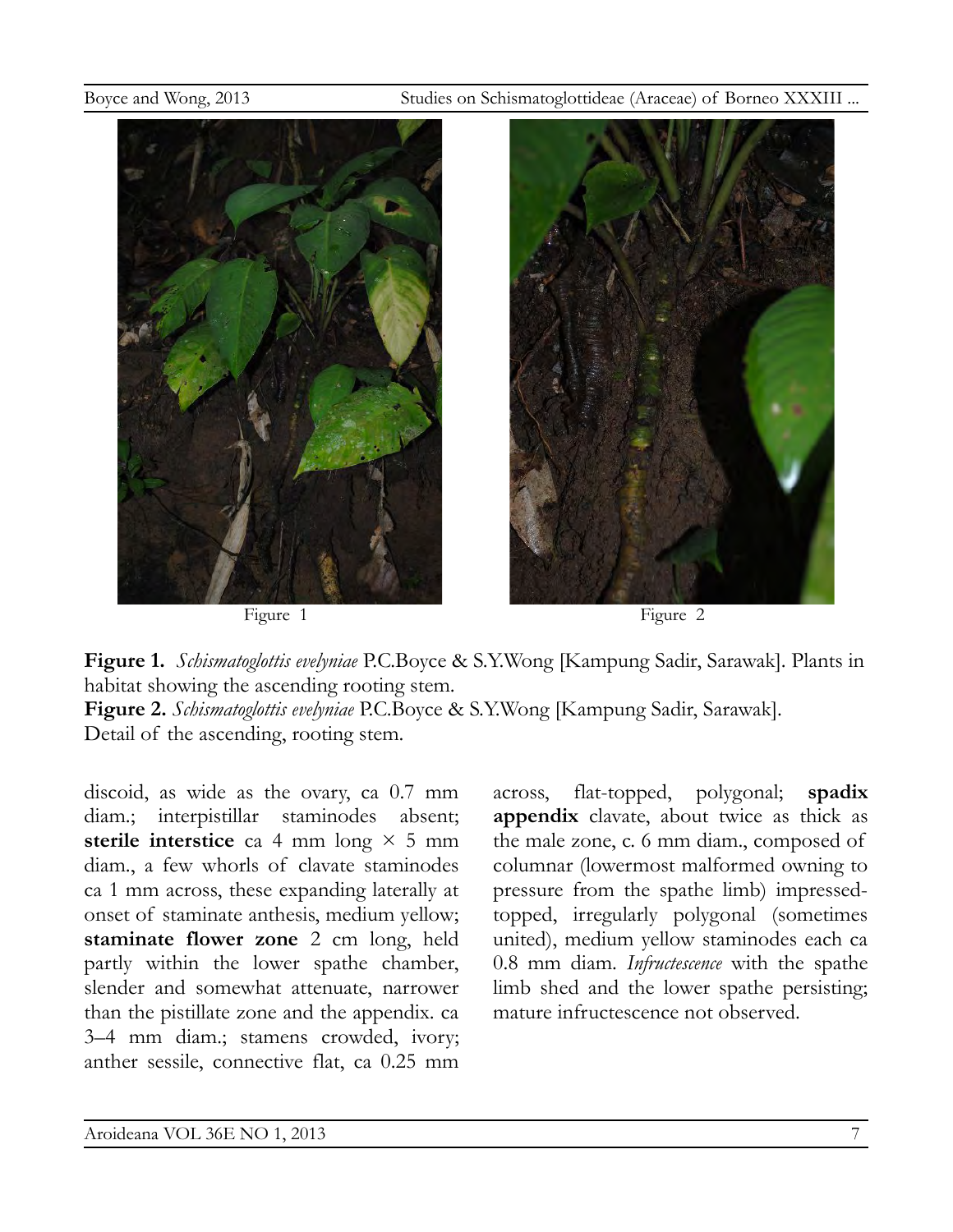



**Figure 3.** *Schismatoglottis evelyniae* P.C.Boyce & S.Y.Wong [AR-1846]. Close-up of the collar-like much-reduced petiolar sheath. **Figure 4.** *Schismatoglottis evelyniae* P.C.Boyce & S.Y.Wong [AR-1846]. Cataphyll protecting an emerging leaf.

Distribution — NW Borneo, so far as known restricted to S Kuching and Samarahan Divisions (Sarawak, Malaysian Borneo), and to Nanga Taman, Sekadau Regency (Kalimantan Barat, Indonesian Borneo).

Ecology — Lithophytic on vertical claycovered limestone cliffs under tropical lowland moist evergreen forest at 60–250 m asl.

Eponymy — Named for Evelyn ak Bidel, formerly one of the nursery staff at Malesiana Tropicals. Evelyn contributed much to the well-being of the living collection at that time, and it was under her attention that this plant first flowered and revealed itself as undescribed.

Other material examined — MALAYSIAN BORNEO. Sarawak. **Kuching Division:** Bau District, Krokong, Kampung Tringgus, 01° 43′ 18.9″ N 109° 42′ 53.8″ E, 19 Feb.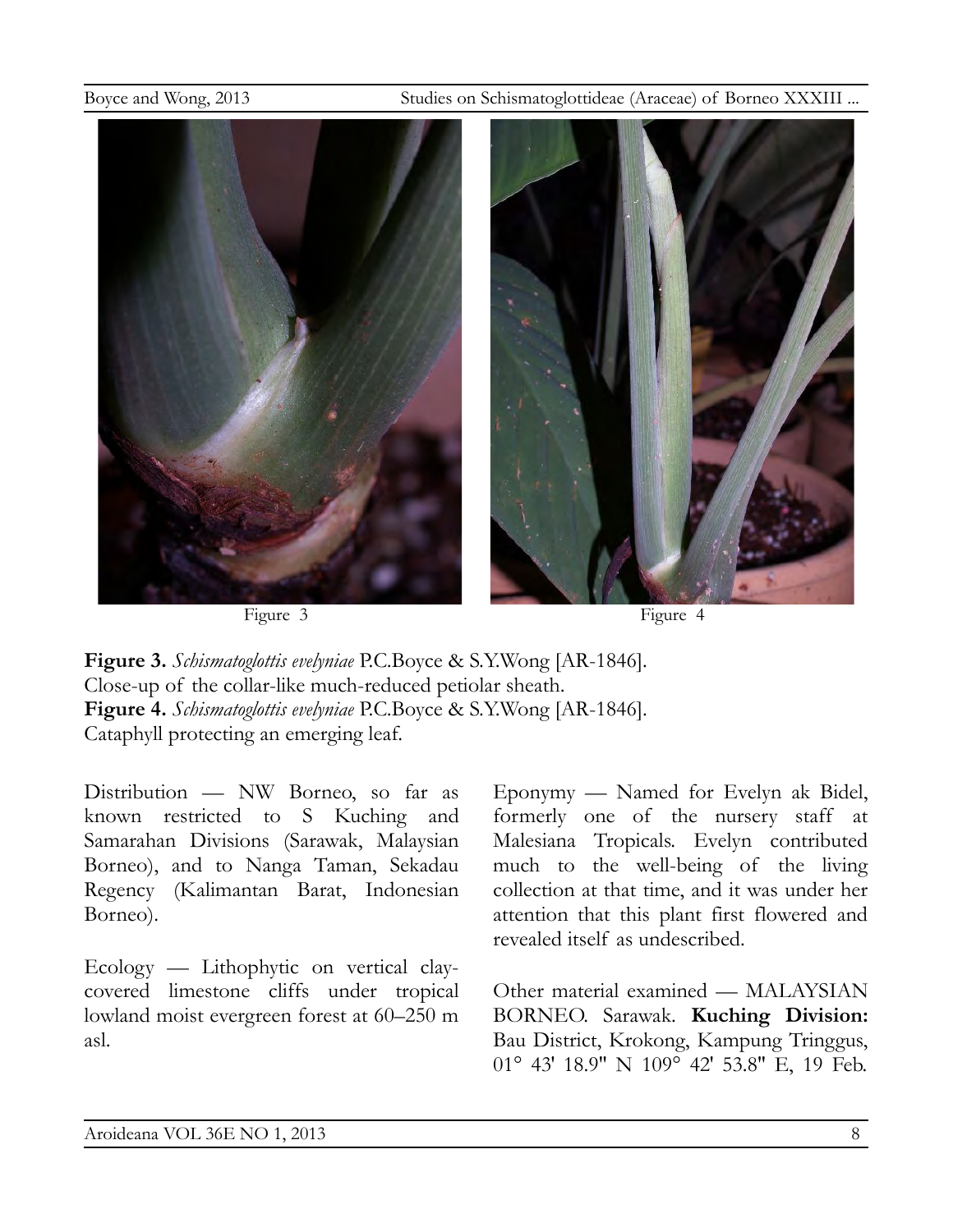



**Figures 5,6.** *Schismatoglottis evelyniae* P.C.Boyce & S.Y.Wong [AR-1846]. Emerging inflorescence subtended by a cataphyll (right) and a 2-keeled prophyll (left). Note that the petiolar sheath on both leaves is larger than that in **Figure 3.**

2005, *P.C.Boyce, R.Kneer & Jeland ak Kisai AR-994* (SAR); Padawan District, Kampung Sadir, Simpang Banyak, 1 May 2005, *Simon Kutuh ak Paru AR-1818* (SAR); Kuching District, Siburan, Kampung Sikog, Air Terjun Baan Gong, 01° 20′ 16.1″ N 110° 20′ 09.6″ E, 26 July 2009, *P.C.Boyce & Wong Sin Yeng AR-2580* (SAR). **Samarahan Division:** Serian District, Pichin, Utak Manangi, 28 Dec 2004, *Simon Kutuh ak Paru AR-937* (SAR); Serian District, Pichin, Umon Murut, Tiab Belanting, 01° 08′ 03.7″ N 110° 27′ 00.3″ E, 22 June 2005, *P.C.Boyce*

*& Jeland ak Kisai AR-1257* (SAR); Serian, Pichin, Sungai Umpuh, 01° 07′ 24.2″ N 110° 27′ 07.7″ E, 25 Jan. 2006, *P.C.Boyce, Jeland ak Kisai & Simon Kutuh ak Paru AR-1680* (SAR); Serian, Pichin, Tubih Tahang, Sipukam, 01° 07′ 16.6″ N 110° 26′ 51.2″ E, 26 July 2005. *P.C.Boyce, Jeland ak Kisai, Mael ak Late, Simon Kutuh ak Paru & Tehas ak Libui AR-1309* (SAR). INDONESIAN BORNEO. Kalimantan Barat. **Sekadau Regency**: Nanga Taman, 2 hours walk to west from Simpang Tapang Perodah, 23km south of Kayu Lapis and 19 km main road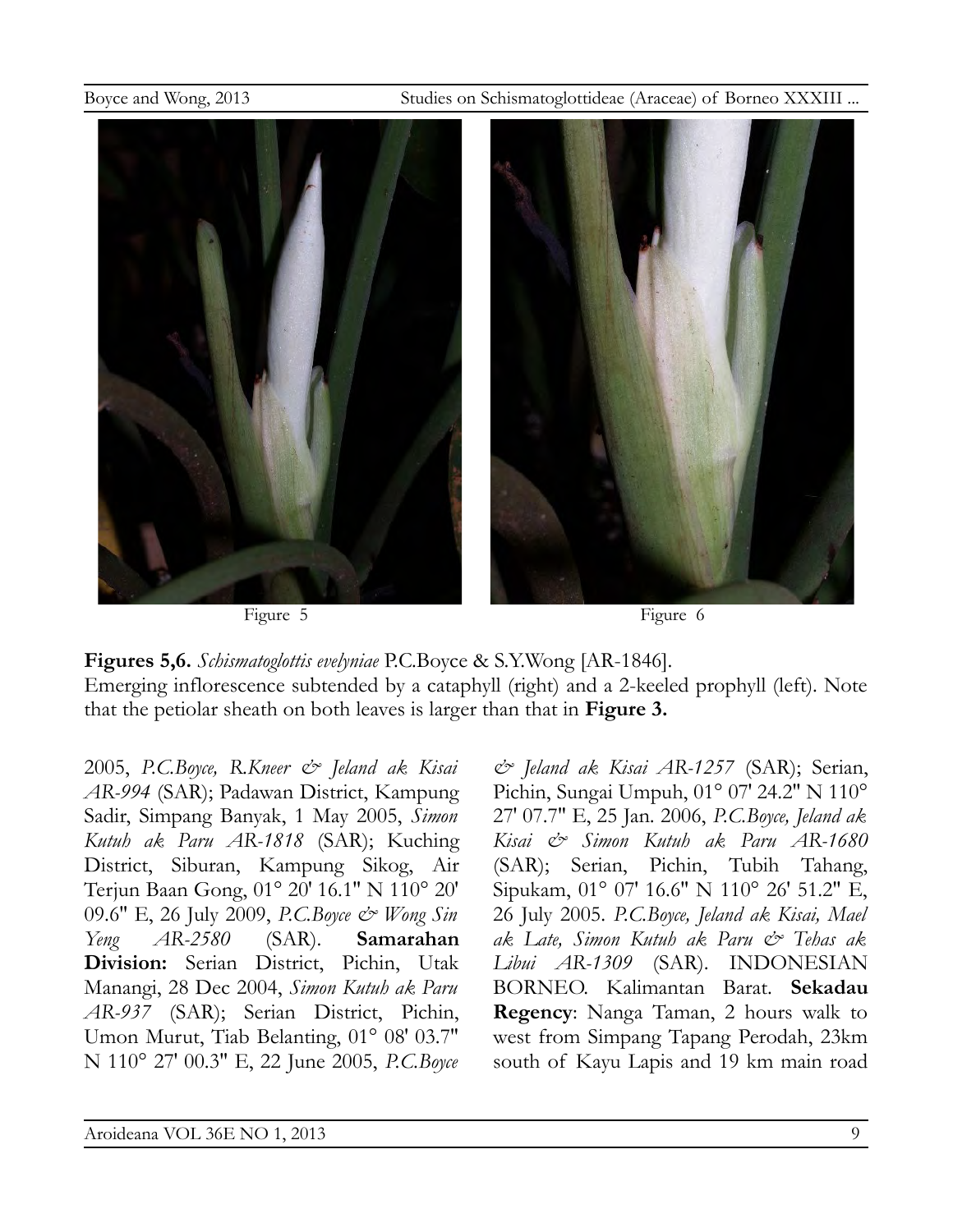





Figure 7 Figure 8

**Figure 7.** *Schismatoglottis evelyniae* P.C.Boyce & S.Y.Wong [AR-3942]. Inflorescence at early pistillate anthesis. Note that the spathe limb is gaping slightly. **Figure 8.** *Schismatoglottis evelyniae* P.C.Boyce & S.Y.Wong [AR-1846]. Inflorescence at late pistillate anthesis. The damage to the spathe limb is owing to the chrysomelid beetle. Such damage is typically seen in wild plants.

west of Sekadau, 22 May 2012, 0° 09′ 56.64″ S 111° 03' 28.67" E, 22 May 2012, *K.Nakamoto AR-3942* (BO, SAR).

Notes — In habitat *Schismatoglottis evelyniae* forms large colonies on vertical claycovered limestone banks in deep shade and is unusual for the genus in possessing an ascending rhizome-like stem that roots as it grows (**Figure 1 & 2**). As with other species of the Tecturata Group the petiolar sheath is mostly reduced to a thickened collar (**Figure 3)**, with the protective role of the sheath taken over by the cataphylls that alternate with the foliage leaves (**Figure 4)**. An exception to this are the two foliage leaves before an inflorescence, where the sheath is somewhat more developed (**Figure 5)** and the cataphyll accordingly reduced. The solitary inflorescence emerges from the second foliage leaf, and is immediately surrounded by a cataphyll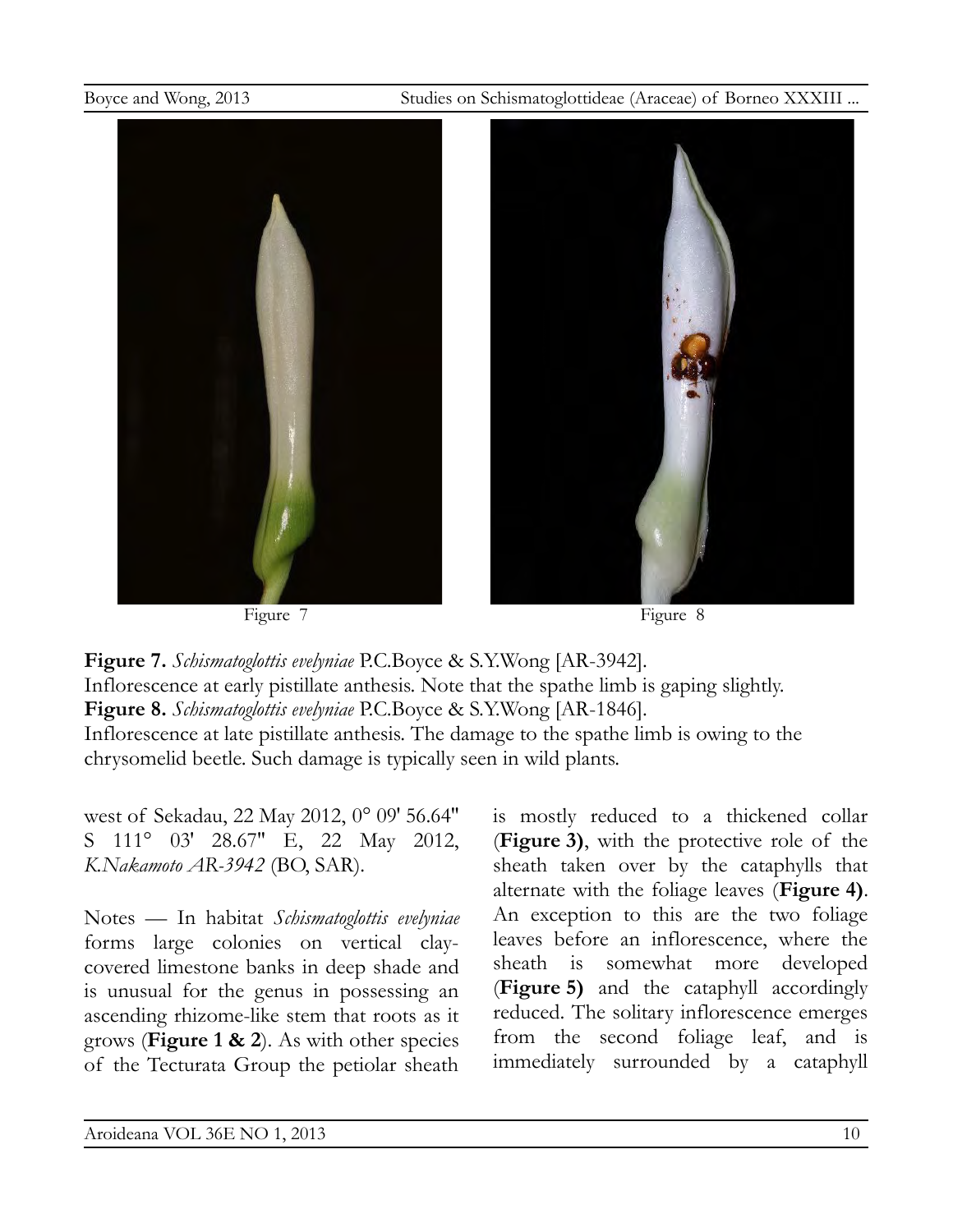

Figure 9 Figure 10

**Figure 9.** *Schismatoglottis evelyniae* P.C.Boyce & S.Y.Wong [AR-1846]. Detail of typical damage to the spadix appendix caused by chrysomelid beetles. **Figure 10.** *Schismatoglottis evelyniae* P.C.Boyce & S.Y.Wong [AR-3942]. Spadix at late pistillate anthesis, spathe artificially removed. Note that the interstice staminodes have expanded.

(**Figure 6,** right hand side of spathe) and a 2-keeled prophyll (**Figure 6,** left hand side of spathe). The spathe gapes slightly at pistillate anthesis (**Figure 7)** at which time it produces a powerful esteric-like smell. In nature inflorescences are exclusively visited by beetles of the Chrysomelidae (**Figure 8)**, and almost always show sign of damage to the spathe limb (**Figure 8)** and the spadix appendix (**Figure 9)**. During staminate anthesis the staminodes separating the pistillate and staminate flower zones abruptly (in about 10 mins) expands laterally (**Figure 10 & 11**). The spathe limb opens fully and reflexes at staminate anthesis, and very quickly darkens and degrades into a granular mass (**Figure 12 & 13**). The spathe limb is soon completely lost, with the developing infructescence held within the urceolate persistent lower spathe. Ripe infructescences have yet to be observed, and thus is not yet known whether the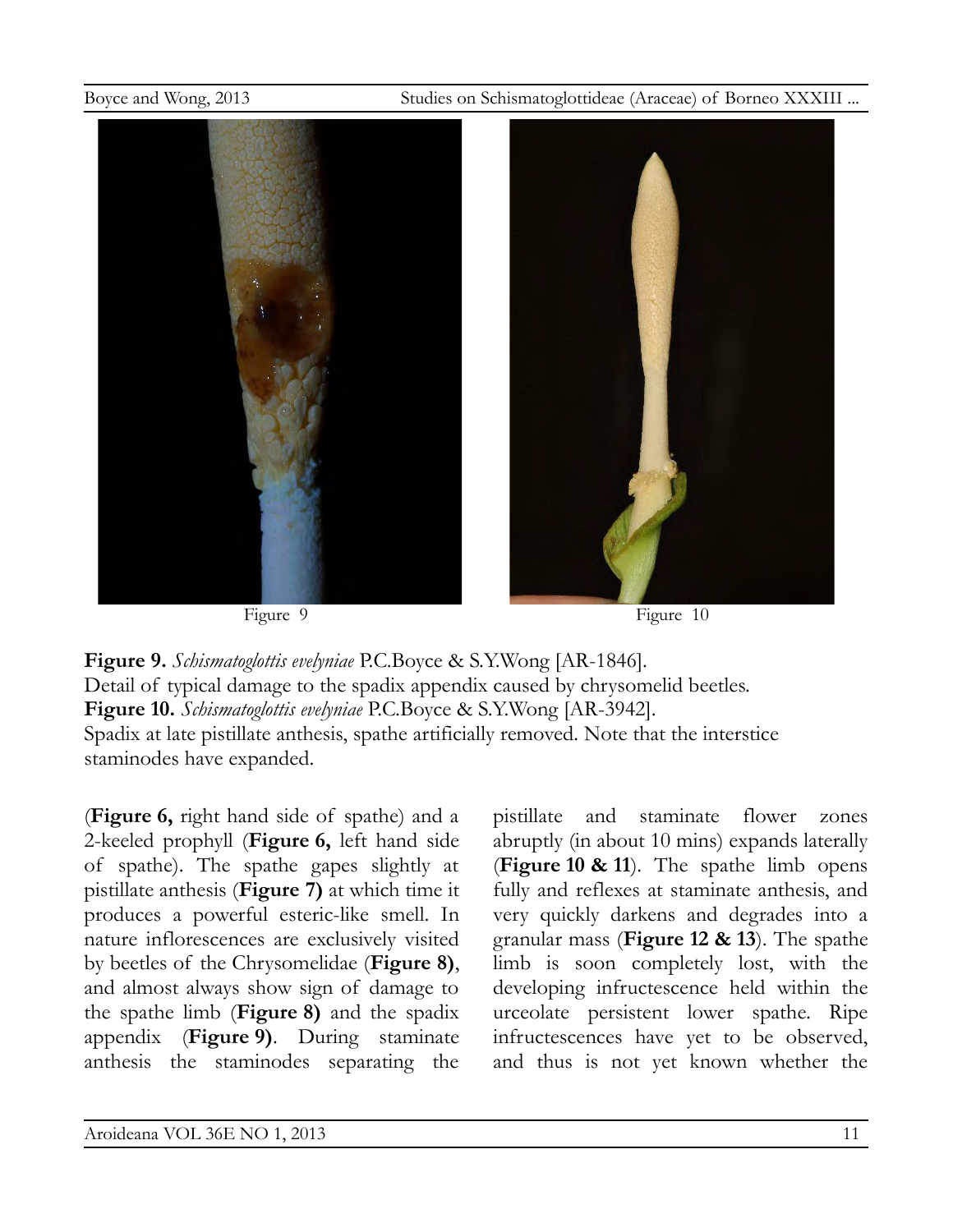

Figure 11 Figure 12



**Figure 11.** *Schismatoglottis evelyniae* P.C.Boyce & S.Y.Wong [AR-3942]. Detail of the expanded interstice staminodes. **Figure 12.** *Schismatoglottis evelyniae* P.C.Boyce & S.Y.Wong [AR-1846]. Spathe limb degrading post anthesis.

lower spathe splits basiscopically (as in *S. jepomii* and *S. pudenda*, and indeed most *Schismatoglottis*), or acroscopically as, so far uniquely, in *S. tecturata* (**Figure 14)**.

Despite the seemingly unique (for *Schismatoglottis*) shared morphologies of a very reduced petiolar sheath and the protective role of the cataphylls, preliminary molecular analyses fails to provide support of the monophylly of the Tecturata Group, with the thee sampled species (*S. evelyniae*, *S.*

*jepomii*, and *S. tecturata*) falling in different lineages. While more sampling is obviously needed, it does seem probable that molecular analyses will reveal *S. evelyniae* and (as yet unsampled) *S. platystigma* to be closely allied, although *S. platystigma* is readily differentiated by its conic-cylindric spadix and conical appendix (**Figure 15)**, by having the staminate flower zone wider than the pistillate zone and appendix, and by the distinctive expanded collar to the staminate flowers, which is diagnostic for *S. platystigma*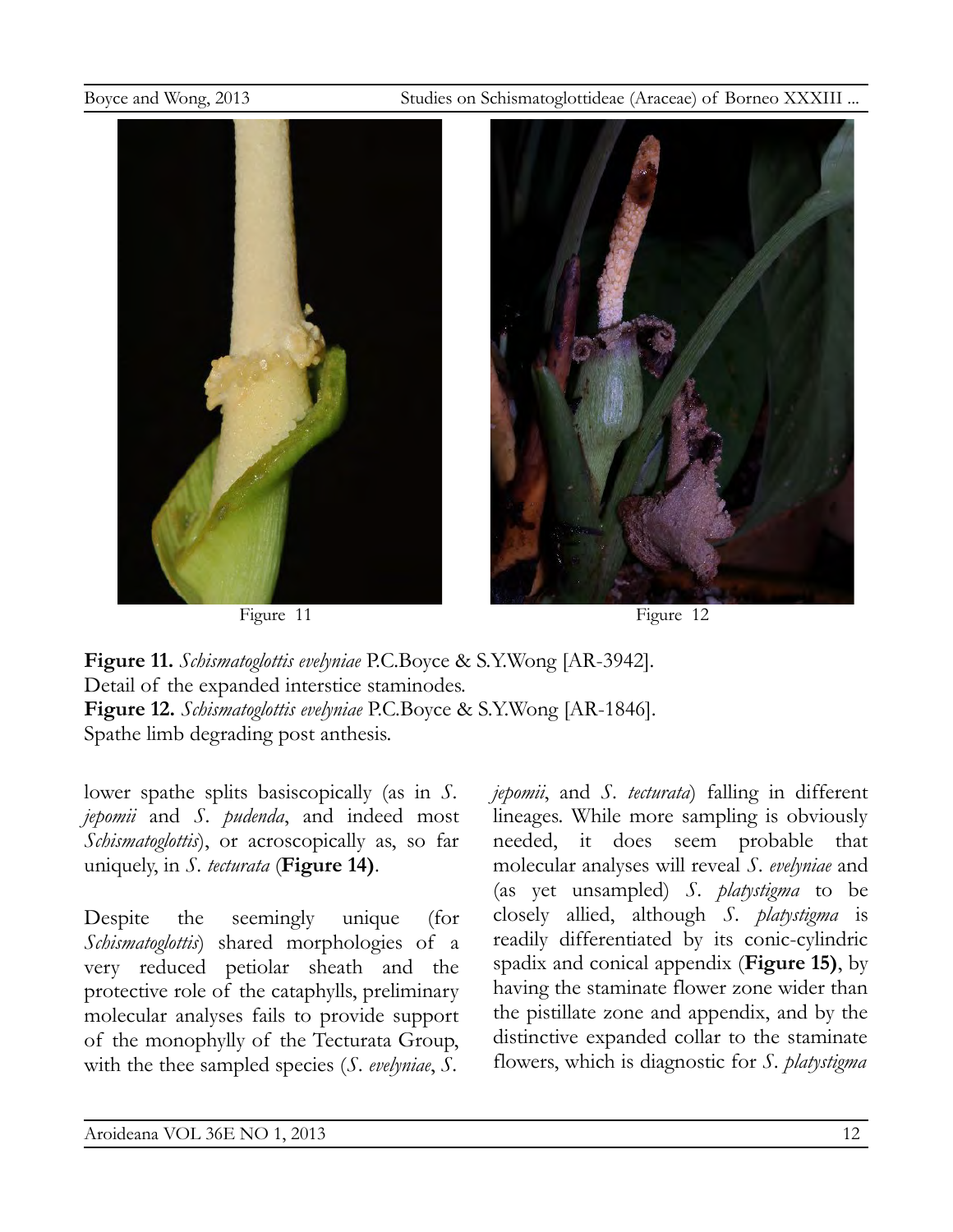

Figure 13 Figure 14

**Figure 13.** *Schismatoglottis evelyniae* P.C.Boyce & S.Y.Wong [AR-1846]. Spathe limb degrading post anthesis. Note the pollen visible on the staminate flower zone. **Figure 14.** *Schismatoglottis tecturata* (Schott) Engl. [AR-1606].

Mature infructescence with the persistent lower spathe splitting and opening acroscopically to reveal the ripe fruits.

(**Figure 16)**, and by the staminodes of the interstice not laterally.

*Schismatoglottis petri* is also rather similar to *S. evelyniae* by the cuneate to narrowly rounded leaf base, and the clavate staminate appendix, but is readily distinguished by the caducous (not marcescent) spathe limb, the glossy leaf blades, and the extended triangular anther connective, and by

caducous (not marcescent) spathe limb (**Figure 17)**.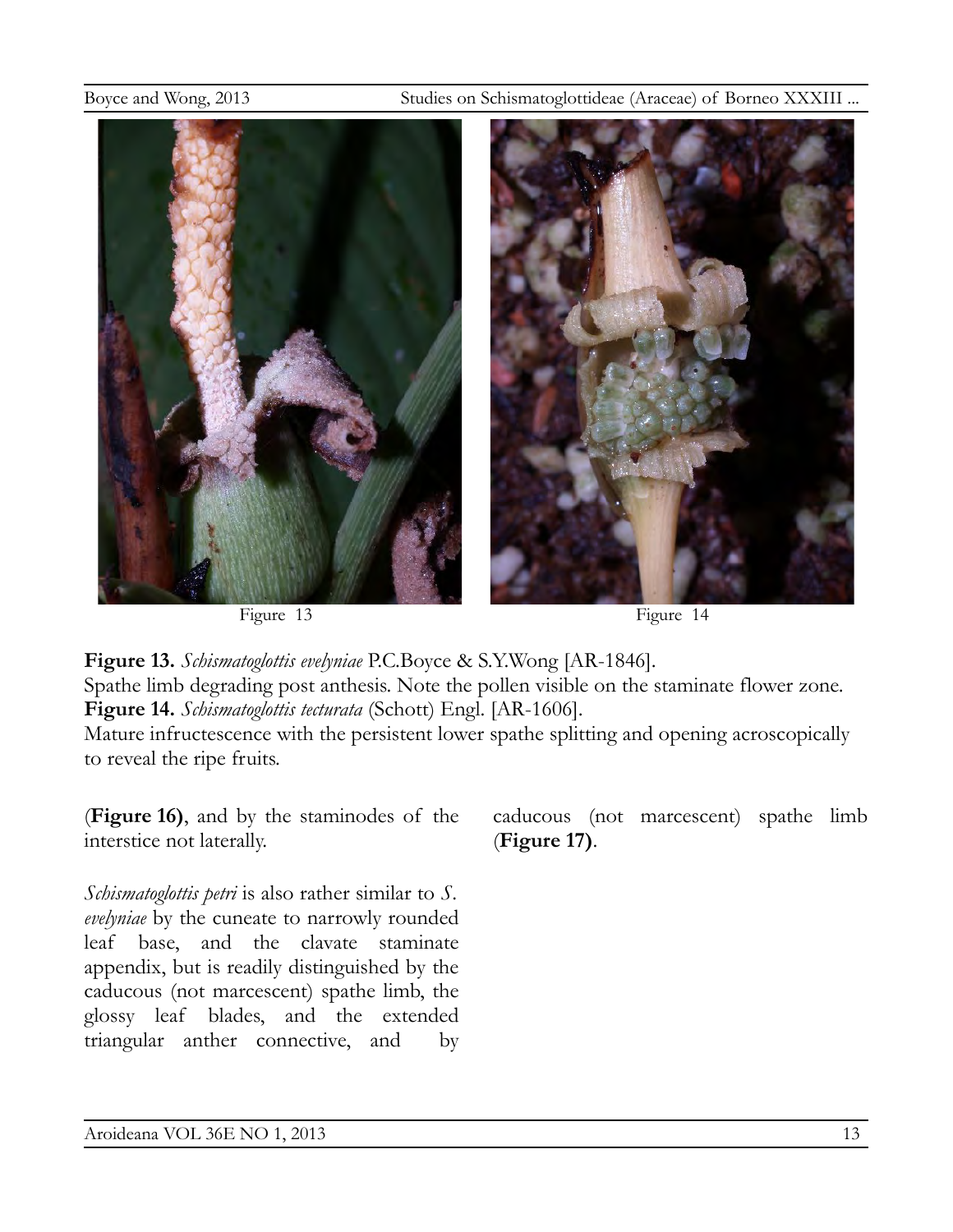

**Figure 15.** *Schismatoglottis platystigma* M.Hotta [AR-2289]. Spadix at staminate anthesis, spathe artificially removed. **Figure 16.** *Schismatoglottis platystigma* M.Hotta [AR-2289].

Spadix at pistillate anthesis, spathe artificially removed. Note the distinctive collar of the staminate flowers.